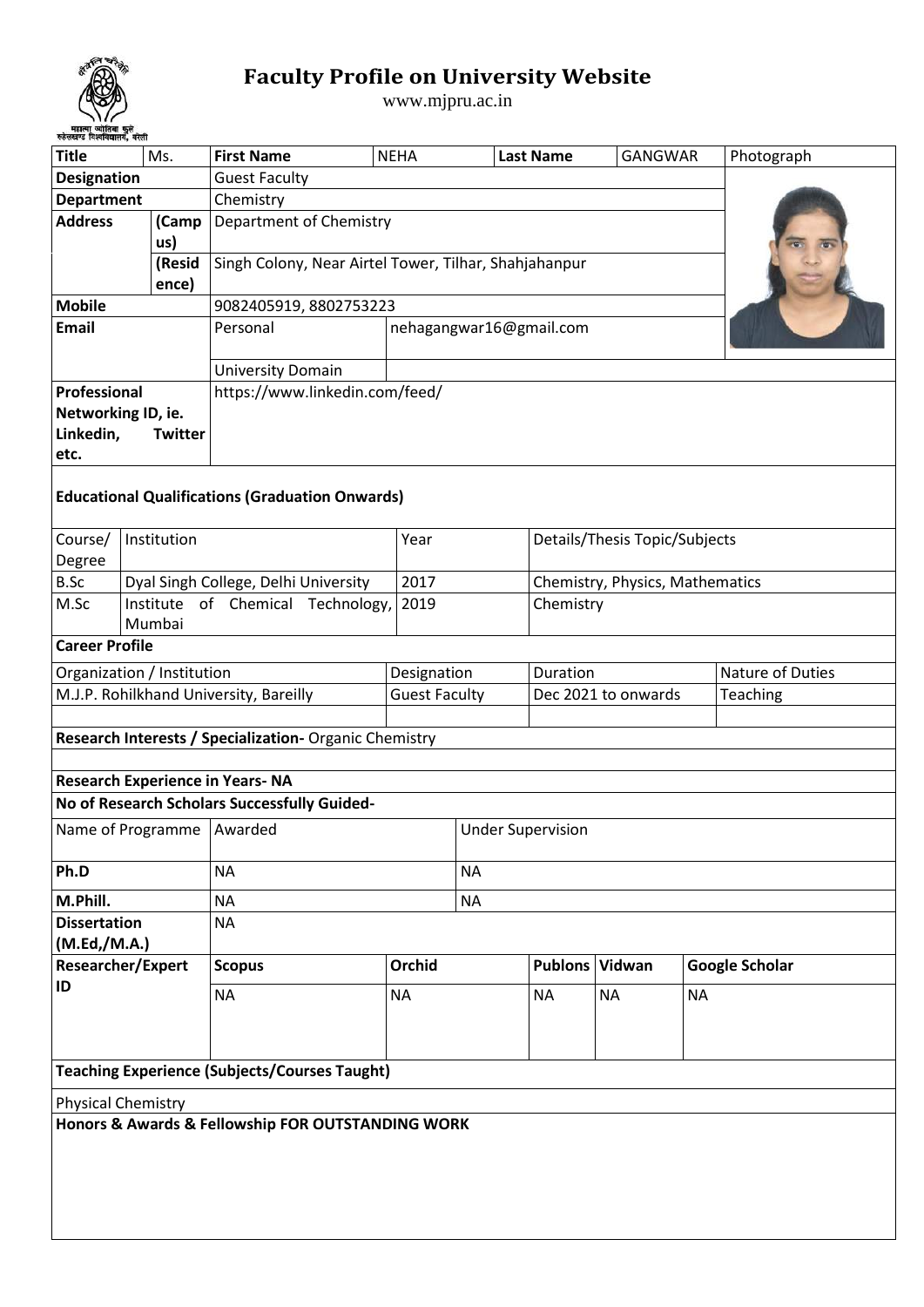| <b>Name of Award/Fellowship</b>                                         |                                                                                                                                                                                                                   |           |                                                                     | <b>Awarded By</b>                            |                                     |                                                                          |                  |                                           |         |                              |                                   |           |  |  |
|-------------------------------------------------------------------------|-------------------------------------------------------------------------------------------------------------------------------------------------------------------------------------------------------------------|-----------|---------------------------------------------------------------------|----------------------------------------------|-------------------------------------|--------------------------------------------------------------------------|------------------|-------------------------------------------|---------|------------------------------|-----------------------------------|-----------|--|--|
|                                                                         |                                                                                                                                                                                                                   |           |                                                                     | <b>Name</b><br>Governmental<br><b>Agency</b> |                                     | of Name<br>Government<br>Supported<br><b>Organization/Depar</b><br>tment |                  |                                           | of Name | of<br><b>Recognized Body</b> | <b>International</b>              |           |  |  |
| <b>CSIR UGC NET</b>                                                     |                                                                                                                                                                                                                   |           |                                                                     | <b>NTA</b>                                   |                                     | <b>Chemical Sciences</b>                                                 |                  |                                           |         | <b>CSIR-UGC</b>              |                                   |           |  |  |
|                                                                         |                                                                                                                                                                                                                   |           |                                                                     |                                              |                                     |                                                                          |                  |                                           |         |                              |                                   |           |  |  |
|                                                                         |                                                                                                                                                                                                                   |           |                                                                     |                                              |                                     |                                                                          |                  |                                           |         |                              |                                   |           |  |  |
|                                                                         |                                                                                                                                                                                                                   |           | <b>Publications / Academic Activities (Numbers Only)</b><br>Papers  | 02                                           | Papers Presented NA                 |                                                                          |                  |                                           |         | <b>NA</b>                    | Research                          |           |  |  |
| Books & Monographs   NA   Research<br>(Single Author)                   |                                                                                                                                                                                                                   |           | Published<br>in<br>International<br>Journals                        |                                              | in<br>Conferences                   | Seminars/                                                                |                  | Seminars/<br>Conferenc<br>es<br>Organized |         |                              | Projects<br>(Complet<br>ed)       | <b>NA</b> |  |  |
| Books (Co-authored)<br><b>NA</b>                                        |                                                                                                                                                                                                                   |           | Papers<br>Research<br>Published in Other<br>Journals                | <b>NA</b>                                    | Seminar/<br>Conferences<br>Attended |                                                                          | <b>NA</b>        | Workshops<br>Organized                    |         | <b>NA</b>                    | Research<br>Projects<br>(Ongoing) | <b>NA</b> |  |  |
| Books (Edited)<br>Chapters in Edited NA                                 |                                                                                                                                                                                                                   | <b>NA</b> | Articles Published<br>Popular Fora,<br>in                           | <b>NA</b>                                    | Sessions<br>in                      | Chaired<br>Seminars/                                                     | <b>NA</b>        | Membersh<br>of<br>ip                      |         | <b>NA</b>                    | Foreign<br>Countries              | <b>NA</b> |  |  |
| <b>Books</b>                                                            |                                                                                                                                                                                                                   |           | Websites,<br>e.g.,                                                  |                                              | Conferences                         |                                                                          |                  | Academic/                                 |         |                              | Visited for                       |           |  |  |
|                                                                         |                                                                                                                                                                                                                   |           | Blogs,<br>Newspapers,                                               |                                              | Resource Lectures NA<br>Delivered   |                                                                          |                  | Profession<br>al Bodies                   |         |                              | Academic<br>Assignme              |           |  |  |
|                                                                         |                                                                                                                                                                                                                   |           | Magazines etc.                                                      |                                              |                                     |                                                                          |                  |                                           |         |                              | nts                               |           |  |  |
|                                                                         |                                                                                                                                                                                                                   |           | <b>Details of Publications / Academic Activities (2010 Onwards)</b> |                                              |                                     |                                                                          |                  |                                           |         |                              |                                   |           |  |  |
|                                                                         |                                                                                                                                                                                                                   |           |                                                                     |                                              |                                     |                                                                          |                  |                                           |         |                              |                                   |           |  |  |
| (a) Authored Books / Monographs<br><b>Name of Book</b>                  |                                                                                                                                                                                                                   |           | <b>Year of Publication</b>                                          | <b>Publisher</b>                             |                                     |                                                                          | <b>ISBN No</b>   |                                           |         |                              |                                   |           |  |  |
| <b>NA</b>                                                               | <b>NA</b>                                                                                                                                                                                                         |           |                                                                     | <b>NA</b>                                    |                                     |                                                                          | <b>NA</b>        |                                           |         |                              |                                   |           |  |  |
| (b) Edited Books                                                        |                                                                                                                                                                                                                   |           |                                                                     |                                              |                                     |                                                                          |                  |                                           |         |                              |                                   |           |  |  |
|                                                                         |                                                                                                                                                                                                                   |           |                                                                     |                                              |                                     |                                                                          |                  |                                           |         |                              |                                   |           |  |  |
| of Title<br>Year<br>publication                                         |                                                                                                                                                                                                                   |           |                                                                     | <b>Publisher</b>                             | <b>ISBN</b>                         |                                                                          |                  | DOI No.                                   |         | <b>Citations</b>             |                                   |           |  |  |
| NA.                                                                     | NА                                                                                                                                                                                                                |           |                                                                     | NА                                           |                                     |                                                                          | <b>NA</b><br>NA. |                                           |         |                              | <b>NA</b>                         |           |  |  |
| (c) Papers Published in UGC Care Listed/Indexed/ Peer Reviewed Journals |                                                                                                                                                                                                                   |           |                                                                     |                                              |                                     |                                                                          |                  |                                           |         |                              |                                   |           |  |  |
| Year<br><b>Publication</b>                                              | of Title                                                                                                                                                                                                          |           |                                                                     |                                              | <b>Name of Journal</b>              | <b>ISSN No.</b>                                                          |                  | <b>Citations</b>                          |         |                              | <b>Impact Factor</b>              |           |  |  |
| 2019                                                                    | Rapid and Atom Economic European Journal 1099-0690<br>Synthesis of Isoquinolines and<br>Isoquinolinones by C-H/N-N<br>Activation<br>Using<br>a<br>Homogeneous<br>Recyclable<br>Ruthenium Catalyst in PEG<br>Media |           | Organic<br>of<br>Chemistry                                          |                                              |                                     |                                                                          |                  |                                           | 16      | 2.889                        |                                   |           |  |  |
| 2021                                                                    | N-Tosylhydrazone<br>as<br>Oxidizing Directing Group for Indian Chemical<br>the Redox-Neutral Access to Society<br>Isoquinolines via Cp*Co(III)-<br>Catalyzed<br>$C-H/N-N$<br>Activation                           |           |                                                                     | an Journal                                   | of<br>the                           | 0019-4522                                                                |                  |                                           | .       |                              | 0.233                             |           |  |  |